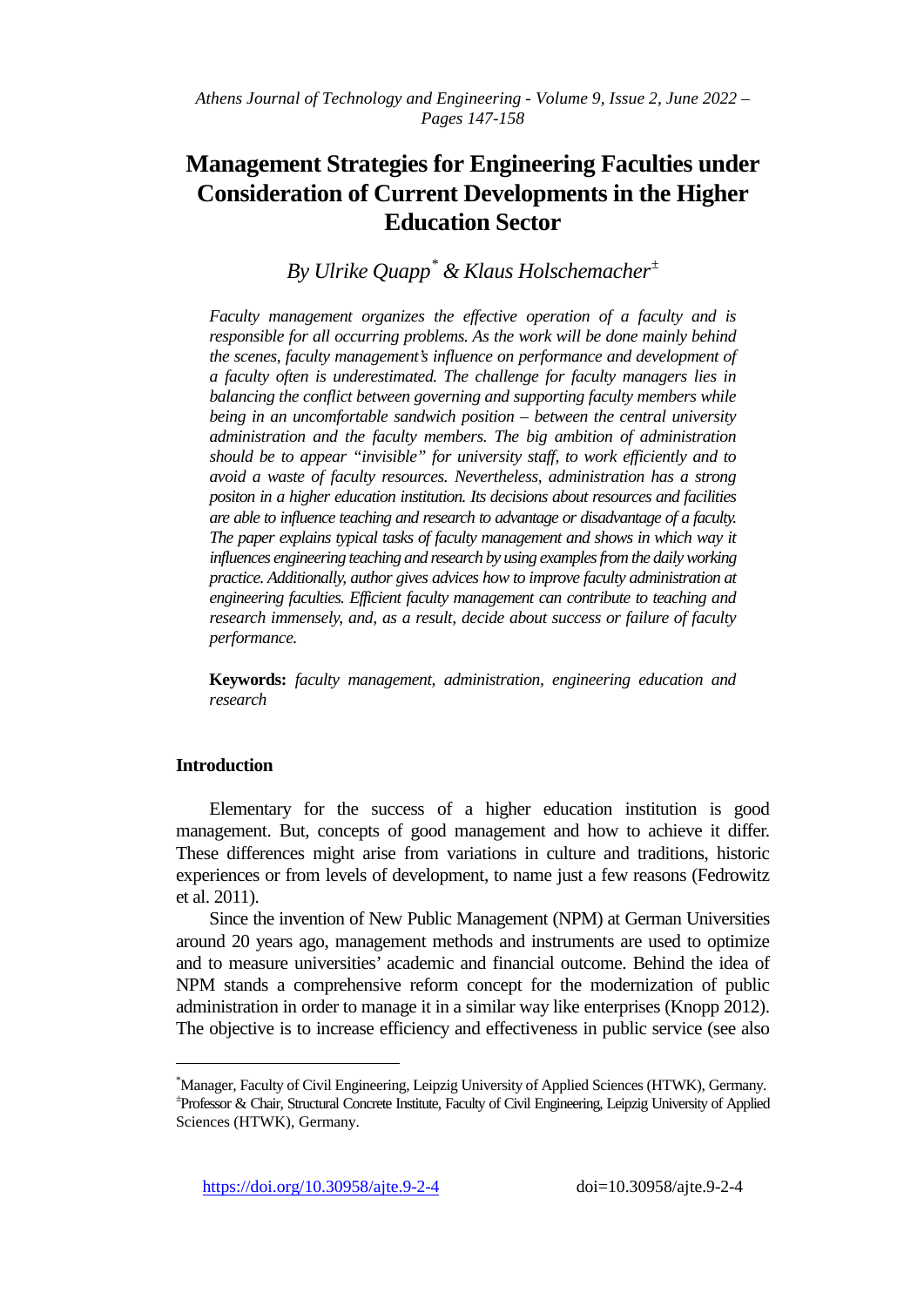Bleiklie 2018). The success of NPM methods may be controlled by target agreements between the granting public authority and the financed universities. Targets often include the quantity of enrolled students, external funding received, number of outgoing or incoming foreign students, gender equality, dropout rates and cooperation with enterprises. If universities do not sign the target agreements, they risk to receive much less money from the state and to lose staff (Quapp and Holschemacher 2019). As a consequence, the central university management concludes target agreements with faculties. These agreements, normally, form the basis for universities' internal resource allocation. The better the faculties perform the more resources they will receive from the university administration.

This adjustment in public administration management over the last years is the reason why qualified management is of high importance for faculties. The paper gives an overview about basic methods in faculty management under consideration of relevant literature. Furthermore, the authors focus on faculty management at engineering faculties followed by recommendations for improving management quality. The paper will close with conclusions.

# **Literature Review**

There is a huge amount of literature how to manage an enterprise or how to lead teams in economy and the open market. However, managing structural units or leading a team at higher education institutions is a completely different issue. Some literature exists about how to manage universities or faculties (see for example, Hagerer 2020, McGaffery 2019, Scholz and Stein 2014) and NPM (e.g., Bleiklie 2018, Broucker and De Wit 2015, Wan et al. 2021), but only less information about the specific management of the several faculties (see as an example, Mahajan et al. 2021). As the authors experienced, there is nearly no literature which deals with managing an engineering faculty or department.

#### **Basics of Faculty Management**

Managing structural units or leading a team at higher education institutions significantly differs from managing a company or an enterprise. Reason for that is, for example, the different funding situation. In Germany, and many other parts of the world, the state or the public hand mainly funds higher education institutions. Thus, university staff normally must not be feared of an insolvency of their employer. Nevertheless, there may be exceptions for private financed higher education institutions.

In Germany, university staff works in public service with special legal provisions, e.g., regarding labor law. Normally, professors receive a permanent engagement inclusive their professor title for life. For academic and administrative staff, public higher education institutions offer high employment security, especially in cases of economic downturn or crisis situations (such as for example in the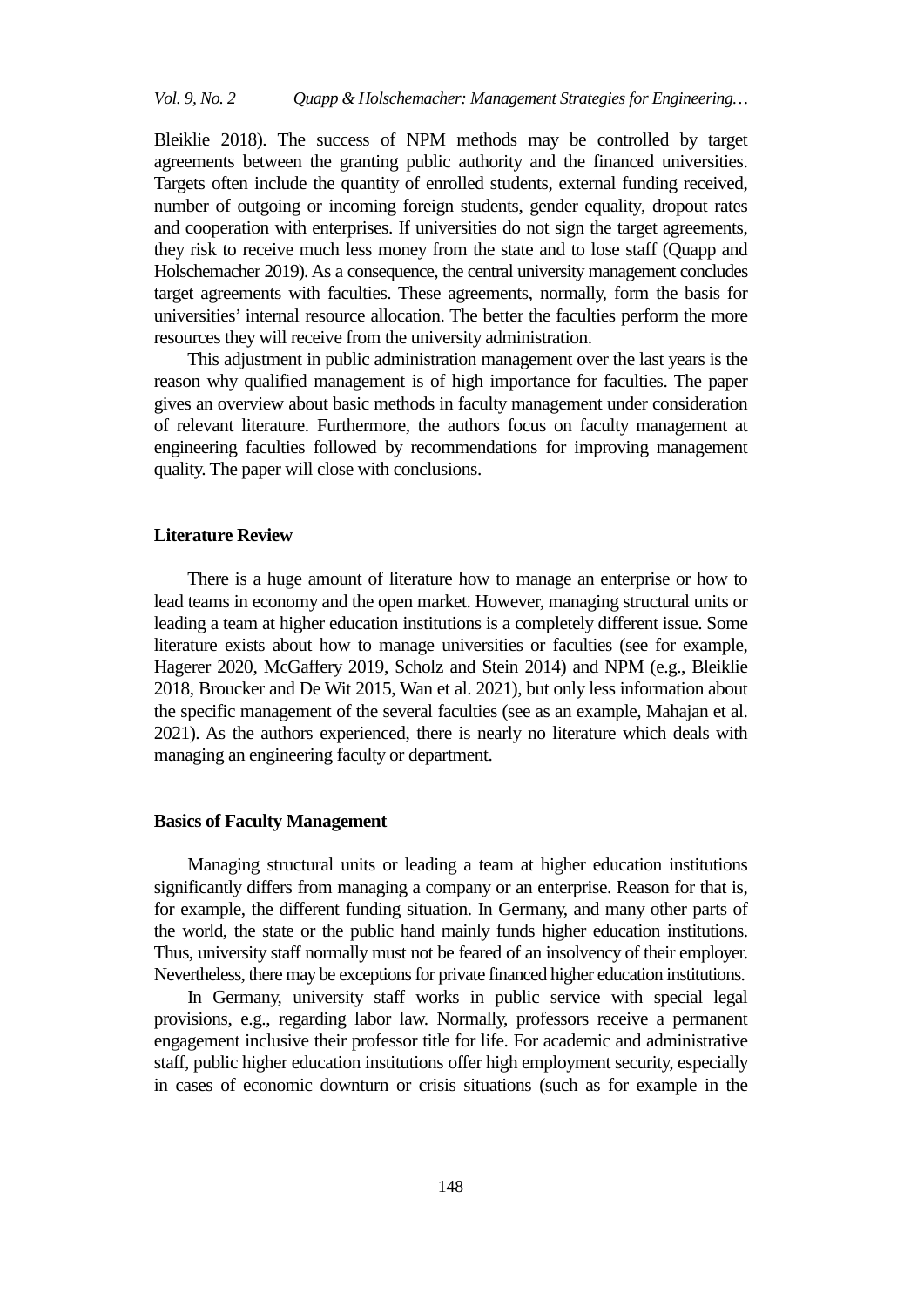current COVID-19 pandemic). However, due to the absence of a hire and fire policy, sometimes motivating university staff may be a challenging issue.

Faculty management, not exclusively in Germany, normally consists of dean, vice-deans, deans for study affairs and faculty manager. In Germany, there is the special situation that most of the faculty managers are non-academic staff working in civil service who has open-ended employment contracts with a fixed salary. There are no strategic options, such as performance based funding or other possibilities (e.g., bonus-malus-systems), to reward or penalize their work.

Official authorities, e.g., ministries for higher education, are charged with administrative, functional and/or legal control over universities, depending on the countries' legislation. That means less flexibility for higher education institutions in strategic development and strict requirements resulting from higher education legislation. Furthermore, in Germany, the salary and the number of state financed staff is restricted and universities are unable to adapt their human resources to their current needs.

Due to the above-mentioned specialties of universities compared to companies and enterprises, rules, principles and experiences from the economy and the open market can only be adapted to management of higher education institutions to a very limited extent. Of course, some of the common management principles can be used to run a faculty successfully. Office management tools, such as documentation, deadline management, and absence management for staff are appropriate instruments for facilitating the functioning of a dean's office.

However, the authors experienced a significant difference between organizing engineering faculties and other higher education institution units (e.g., faculties of law) due to partially different targets, performance indicators and culture of the academic disciplines. The specifics of the various subjects may have a significant effect on the management of the respective faculties. Understanding the culture of an academic discipline enables the responsible persons in the faculty's administration to lead the staff, to come to decisions and to find solutions, which will be accepted by all or at least the majority of the academics who work at the structural unit. That is why this paper only focuses on management of engineering faculties.

# **Faculty Management at Engineering Faculties**

Faculty management organizes and supports teaching as well as research. Additionally, it is responsible for self-administration (including strategy, preparation and conduct of meetings of the faculty's councils and boards), finances, human resources, quality management, internationalization and many things more. The following part of the paper will focus only on the most important responsibilities of faculty management.

# *Organization of Teaching*

Teaching is one of the basic tasks of all universities. Depending on the special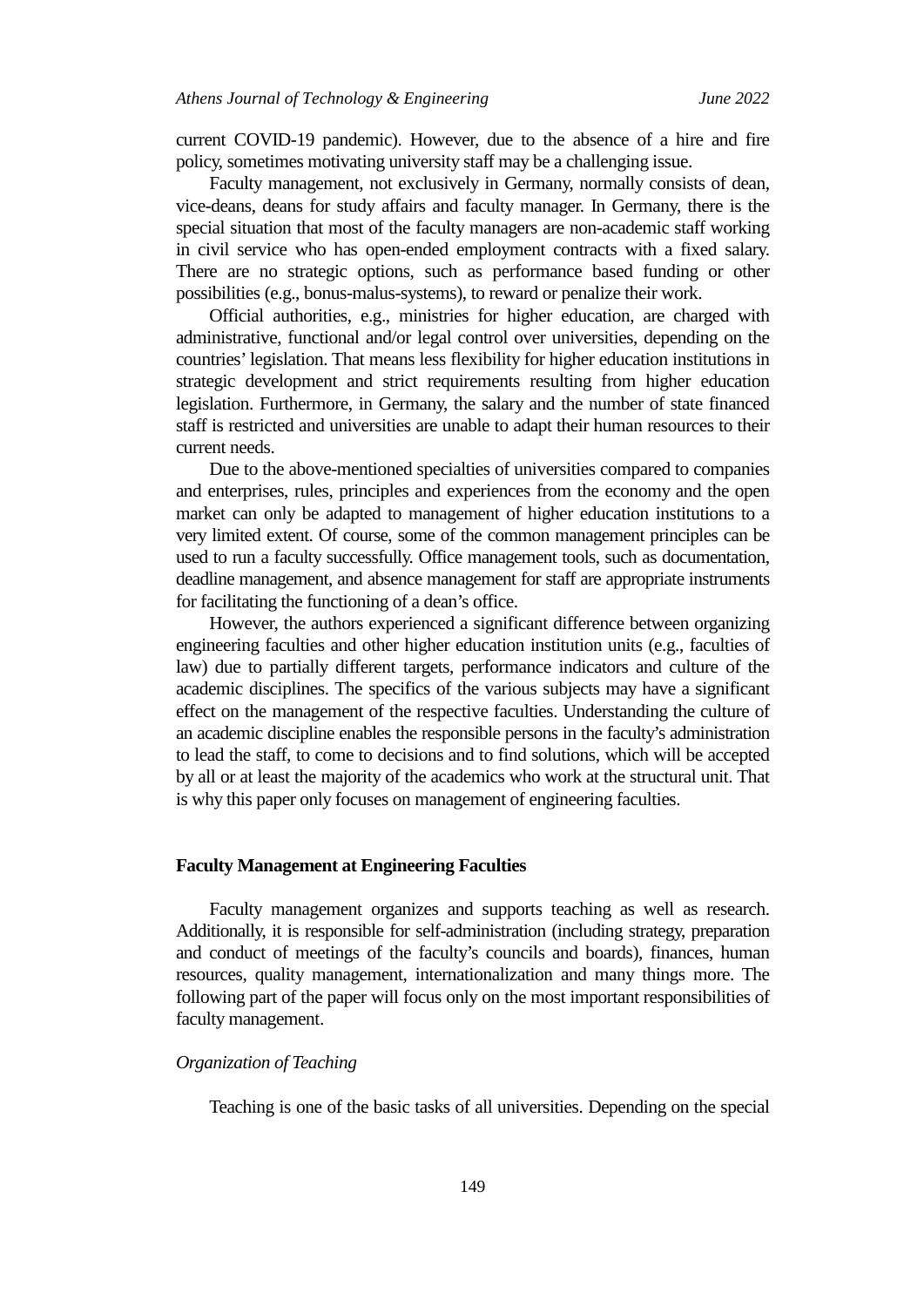type of higher education institution and the country in which it is located, professors and lecturers have more or less hours of teaching load. Faculty administration is obliged to organize teaching and examinations at the faculty and to support the scientists as much as possible in the education of students.

The organization of teaching by faculty management starts with accompanying the process of creating study programs. According to German Law, professors are responsible for the courses of degree programs, especially they may define content and method of their courses, such as topic, form (lectures, seminars, practical and non-practical exercises), structure and duration (Fehling 2021). All professors in a degree course have the same fundamental rights of free teaching. However, in the case that all professors would enforce their rights, efficient course planning would not be possible. Thus, to enable conception of study plans, there must be a balance in practicing lecturers' fundamental rights. Faculty management has to provide assistance to put the subject specific decisions in an administrative and legal frame. Because of that, the faculty's Academic Commission is responsible for proposals for new degree programs or changes to existing curricula. The Academic Commission usually includes both professors and students and discusses the subjects in the curriculum, their duration, the amount of working hours and many other details (Quapp and Holschemacher 2019). However, the final decision about a curriculum takes the Faculty Council, which represents all faculty member groups such as professors, scientific and administrative staff members as well as students.

Furthermore, the organization of teaching includes providing teaching facilities such as lecture rooms and technical equipment, to prepare course planning and to create timetables for students and staff. At the end of the study year, faculty administration may support the professors and lecturers in the documentation processes of their lectures.

# *Human Resources*

The true treasure of a higher education institution is its human resources. The faculty's success in teaching and research is significantly dependent on high qualified and motivated staff. Thus, for example, with many specialized research and teaching assistants, professors are able to apply for a higher number of research projects, to gain third party funds for the faculty and to deliver teaching of high quality.

Nevertheless, currently, hiring qualified staff for engineering faculties in Germany is a huge problem. Most of the German Universities are state universities and the salary is lower than in industry. Furthermore, sometimes only temporary employment for third party funded research and/or teaching assistants can be offered. That is why working at higher education institutions is not quite attractive for excellent educated engineers. Additionally, the lack of qualified engineers makes the situation more demanding for universities.

Faculty administration is responsible for organizing all human resources processes at the faculty, starting with developing and posting a position, to organizing the application process and the job interviews. This should always be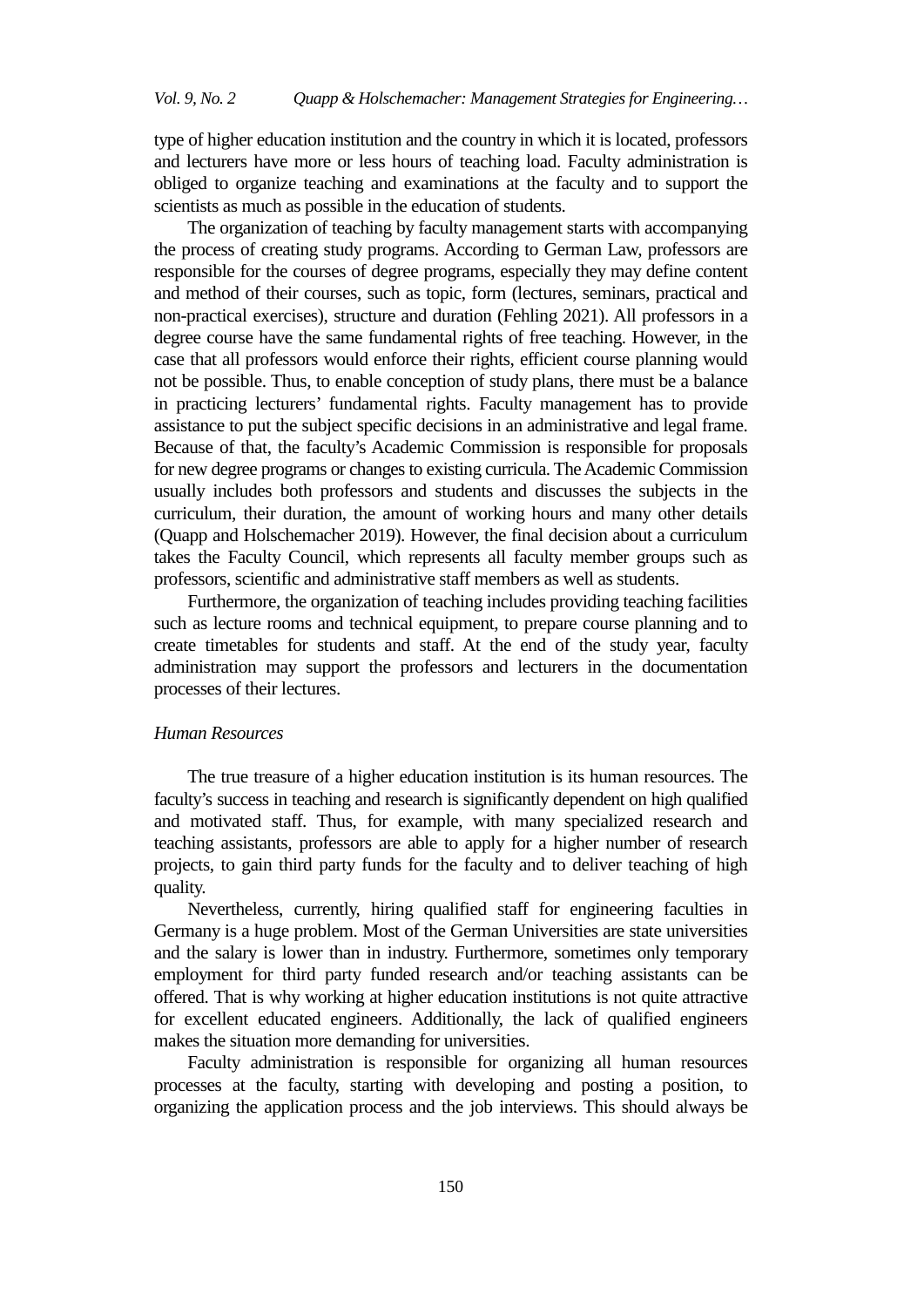done in compliance with the legal requirements as well as university's gender and diversity strategy.

Furthermore, the dean's office manages the provision of an appropriate working environment including office space, necessary technical equipment and all useful information. It is responsible for all occurring questions and problems, should give feedback, and motivate the faculty staff. This can be realized by regular staff meetings and interviews.

Successful human resources management at higher education institutions in Germany is challenging because the ways to motivate or to discipline are limited. Furthermore, many different staff groups are working at a university, such as professors, lecturers, scientific and administrative staff who are paid by the state or by external funding. All of them have different educational backgrounds, needs, intentions and problems. To form them to a team is the main challenge of faculty management.

# *Budget*

Key tasks of faculty management are financing and budget of the faculty. Around 72 per cent of German universities (Statistisches Bundesamt 2020) are state institutions and therefore funded by the German Federal States. Once a year, higher education institutions receive their operating budget from the state and distribute a part of it by a fund allocation system over the faculties.

The administration of the faculty may distribute all or a part of its operating budget among the faculty members for their own use. Another system is to allocate the money based on applications of faculty members to the faculty management.

At Faculty of Civil Engineering at HTWK Leipzig, the operating budget is distributed to the professors or institutes by using a two-pillar-model. One part of the budget is distributed non-performance based, e.g., on the basis of the number of professors and state employees. The second part of the budget is distributed performance-based using performance indicators, such as individual teaching load, successful supervised degree theses, acquired third party funds, international activities, publications, conference organizations, memberships in scientific organizations, awards and much more. This system allows rewarding faculty members' activities in various fields of strategic importance.

# *Quality Management*

Faculty management is responsible for quality assurance in teaching and research. Methods can be for example course evaluation, study program accreditation or process evaluation. There is no doubt that evaluation and accreditation of programs and courses done by students and external organizations are an outstanding opportunity for testing the competitiveness of universities, detecting existing problems and providing a stimulus for revisions in programs and faculty strategy. Nevertheless, a clever faculty management knows that quality assurance measures should not be used without any critical reflection. In Germany, study program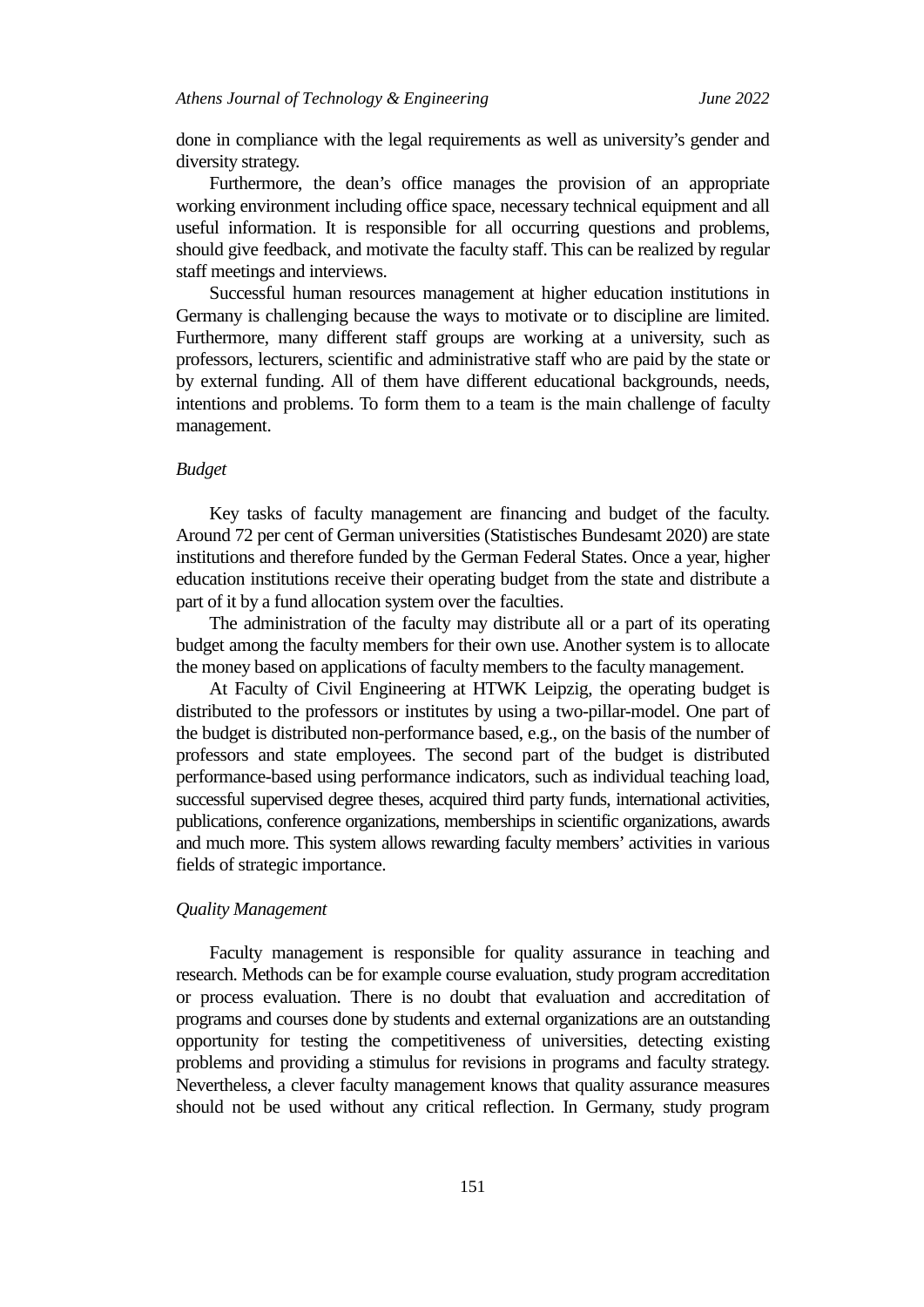# *Vol. 9, No. 2 Quapp & Holschemacher: Management Strategies for Engineering…*

accreditation and course evaluation by students has been discussed controversially since years (Quapp 2020, Quapp and Holschemacher 2020) because these quality assurance measures affect the constitutionally guaranteed freedom of science to a considerable extent. That is why faculty management should adapt quality assurance methods to the individual needs of the faculty in order to achieve the best possible results. Additionally, faculty management must secure that quality assurance does not lead to such a high workload for the scientific and administrative staff that main tasks will be neglected.

# *Internationalization*

Internationalization has become a central issue at universities in the last years, with the aim to participate intellectually and financially in the global academic resources. Due to the reduced numbers of local first-year students resulting from the decreasing population in European countries, German universities' survival depends on foreign students. Furthermore, European universities' internationalization efforts are driven by the desire to get larger share of the academic cake that the major countries of academic mobility, namely the United States and Great Britain, divide among themselves.

Internationalization often is a part of target agreements. However, this should not be the only reason for creating an international atmosphere at the faculty. Successful internationalization includes students' and staff mobility, welcoming international guest scientists and their inclusion in the faculty daily working process. Participation of faculty members in international conferences and committees as well as visits at partner universities should be part of the academic routine.

# *Support of Research*

Universities in Germany must foster sciences, culture and education by teaching, research and degree programs (e.g., Federal State of Saxony 2021). Due to their research activities, higher education institutions contribute to development and improvement of the society. Especially in the fields of medicine and engineering, innovations as a result of research are especially tangible for the people.

Mainly in engineering faculties, third party funded research and development plays a major role. Faculty management is able to support scientist to increase research activities by reducing the administrative efforts, e.g., for hiring staff, purchasing research equipment and spending research overheads. Furthermore, it should provide appropriate research facilities such as technical equipment and labs. Nevertheless, administration should also coordinate the faculty's active research projects if there is a need to use the same facilities. This avoids conflicts among the researchers. Furthermore, faculty management has the task to monitor the application of health and safety regulations in offices, labs and while all research activities.

Making research understandable and relevant for society – the so called Third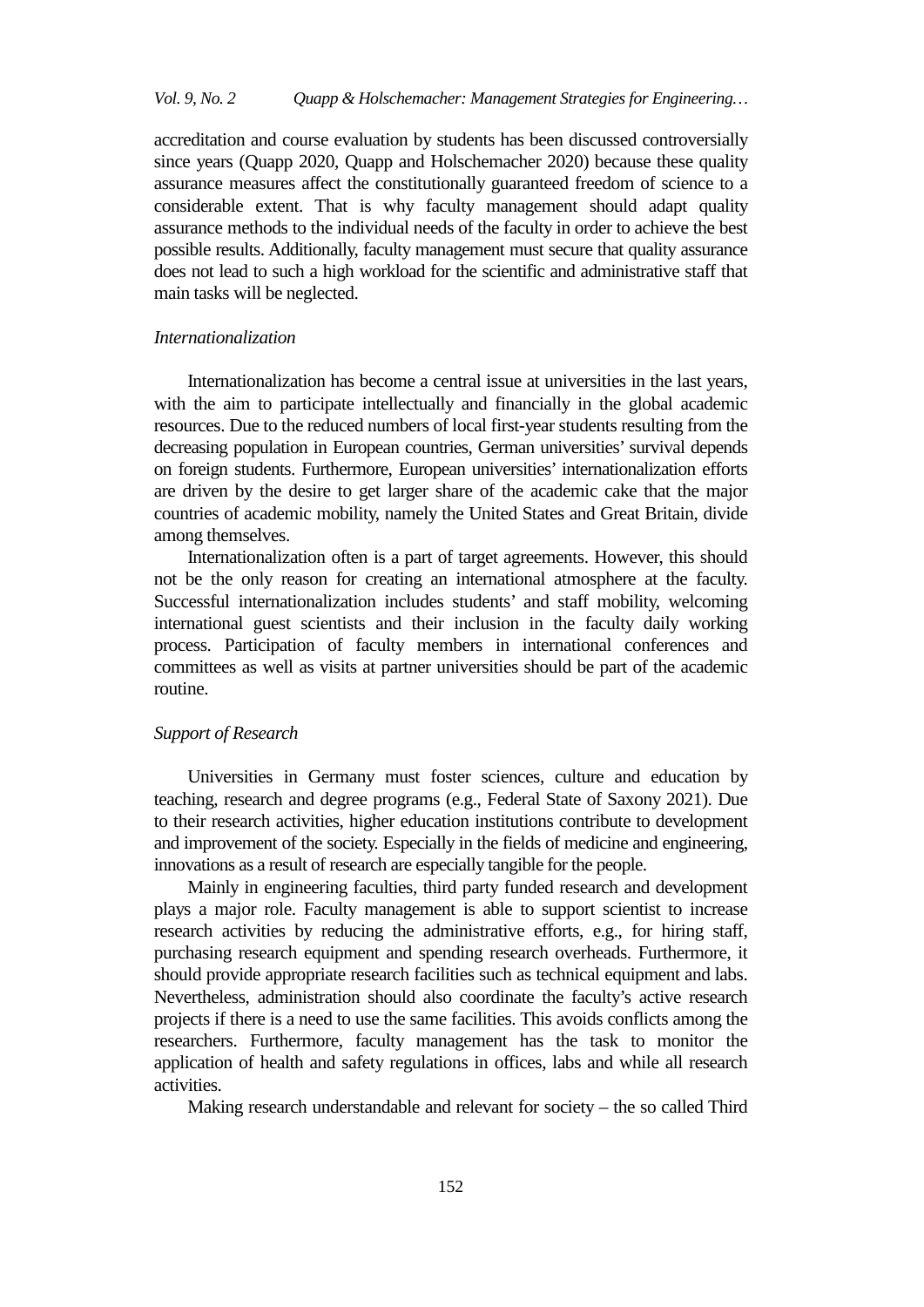Mission – is one of the current topics in German universities' daily life. The politics urges the sciences to leave their "academic ivory tower" and to increase lifelong learning offers as well as the knowledge and technology transfer to practice (Tauch 2012). To manage that task, faculty administration will be the ideal contact point between science and society.

Alumni contacts and fundraising have become more and more important in the competition for industry funded research projects or external financial support for student excursions or student competitions. And for the amount of third party funds from the industry, faculty management's activities and the quality of contacts to the industry are important as well.

#### *University Self Administration*

For the university leadership, faculty management is partner on the one side and counterweight on the other side. Faculty management has to execute the rectorate's top down decisions and is responsible for negotiating and signing target agreements with the rectorate. In close contact to the president of the university, the deans should do their best to influence the university strategy to the benefit of their faculty.

On faculty level, faculty management is responsible for strategy development, which substantially must correspond to the university strategy. Furthermore, it has to prepare and lead all meetings of the councils and boards of the faculty and to execute their decisions. The dean has to criticize decisions of the Faculty Council as well as of other boards, which do not comply with the legal regulations.

# *Safety and Hazard Management*

An efficient safety and hazard management is the basis for successful teaching and research. It avoids accidents, protects staff from injury, secures the functional capability of technical equipment, and therefore prevents cancellation of courses or delays in research projects.

Safety and hazard management benefits from fixed check-up deadlines, lists with (mobile) phones numbers of contact persons and clear instructions for the case of emergency. Faculty staff should be familiar with this information.

Particular attention must be paid to people with special needs. For pregnant students/faculty members or other high-risk groups, individual solutions have to be developed, especially in using toxic materials and dangerous (lab or experimental) works. In case of emergency, disabled people can be limited to protect and/or to help themselves, for example if they are not able to use elevators in case of fire. Thus, faculties shall develop individual emergency strategy for these special persons.

## Safe Occupational Environment

Safe and ergonomic working places contribute to the health and working ability of faculty members. That is why periodical check-ups of offices, labs teaching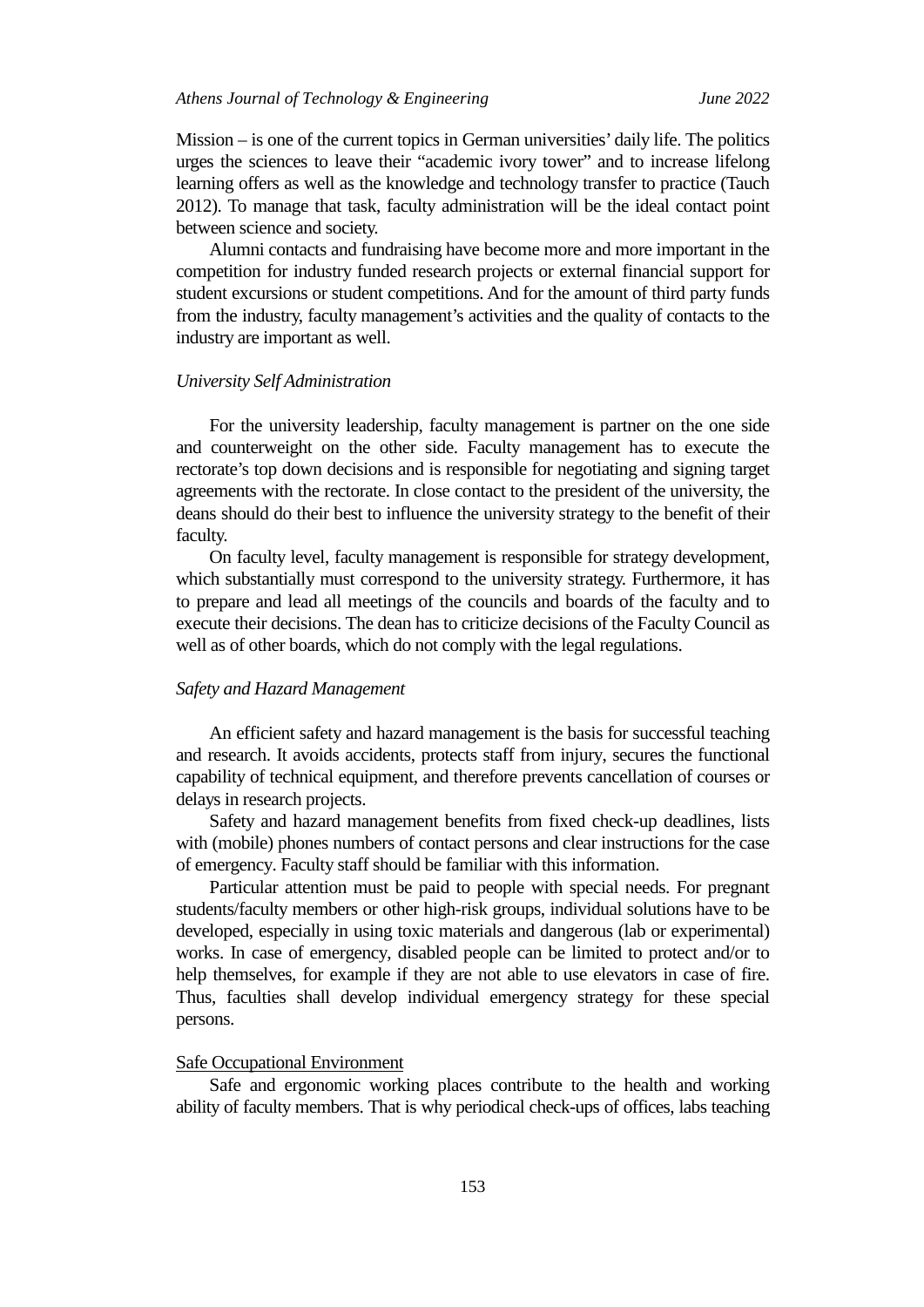rooms and other facilities are required. To guarantee a high quality evaluation of the occupational safety, it is recommendable to appoint a staff member as safety officer and to provide him/her regular further training.

Especially in labs or experimental halls, a detailed safety concept is required due to sensible technical equipment and toxic substances or harmful materials. Lab and hall safety first of all benefits from access restriction and access documentation. Each person working there, whether staff or students, must be instructed how to behave and how to ensure a safe working environment. Elaborating lab or experimental hall users' guidelines can be helpful. Toxic or harmful substances must be inventoried and stored under lock and key.

# General Safety at Faculty

A general safety concept provides a feeling of security to staff and students. This includes, if not already forbidden by law of the respective country, the prohibition of weapons on the campus. In addition, access regulations for outside persons to the campus and its documentation may contribute to a feeling of security to all university members. Especially facilities where toxic materials, expensive technical equipment or other relevant resources are stored must be under lock and key. However, in doing so, faculty management shall balance the safety interests of the structural unit with the access needs of students, especially to PC-pools in the evening, at night and at the weekend. For realizing the students' access outside office hours, a flexible key card access system and a video monitoring system as theft protection may be installed.

# Preparation for Unforeseen Occurrences

As currently experienced by the COVID-19 pandemic, unforeseen occurrences may affect universities and their structural units to a greater extent. Economic troubles, natural disasters, pandemics, civil unrest, war or terrorism are likely to influence the regular functioning of a faculty.

Due to the COVID-19 pandemic, universities all over the world were forced to reorganize teaching and research to protect staff and students from an infection. First problem was to change the high share of presence teaching in university rooms by online teaching without any personal contact. Faculties had not only to identify suitable online teaching tools, but also to purchase necessary hard and software. Furthermore, face-to-face interactions and oral examinations became impossible which had to be replaced by alternative examination forms without any personal contact.

In Germany, the type of teaching and examination must be fixed in the study and examination regulations for each study program. The faculty council had to adopt and the university's rectorate shall authorize the faculty's study and examination regulations. In the Corona crisis, faculties were not allowed to simply modify teaching and examination types what required a change of the respective regulations. Elaborating new study and examinations regulations for each of the programs and ensuring the relevant decisions in the boards and councils was a time consuming work. A further challenge was to deliver complete and early information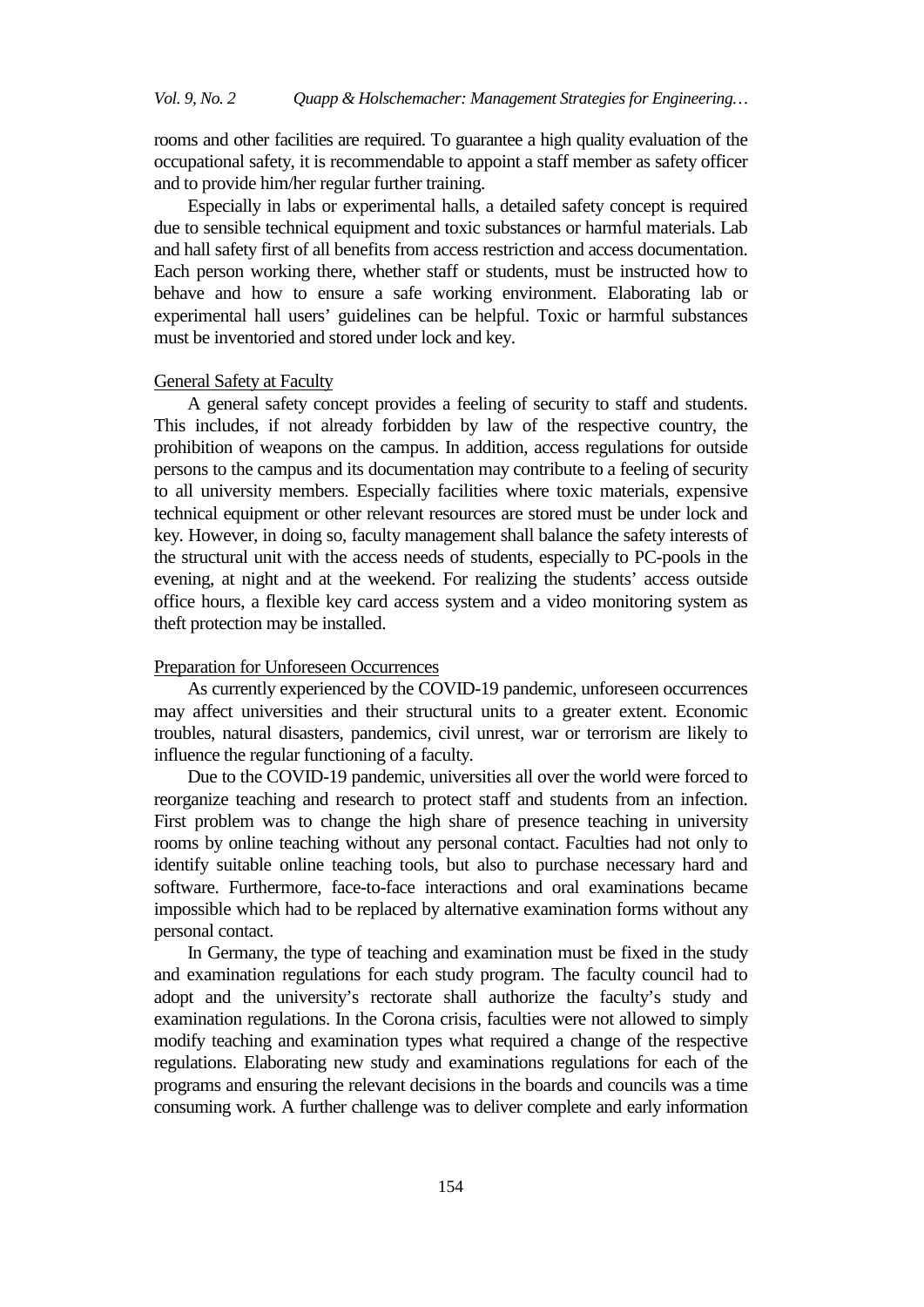to students and staff. Universities and responsible state authorities currently discuss how to deal with the summer term regarding state financial promotion of students or the recognition of the semester as regular semester within the study time.

In addition, conducting research projects in times of the COVID-19 pandemic posed a huge challenge to universities' structural units. Although some research funding organization announced a prolongation of project duration and/or funding, faculty management had to develop ideas how to enable a continuation of the projects in compliance with all the new hygienic guidelines.

Regarding the health protection of human resources, many faculties organized home office for staff. Essential for effective working in home office is to provide the staff with the necessary hard and software to enable a work result similar to them gained in the offices on the campus.

Universities have learned from the COVID-19 pandemic that staying calm, keeping the overview and having fast and defined decision finding procedures may support an efficient and clever reaction on such a crisis. The future will show, if higher education institutions will use the pandemic as a chance to rethink teaching, research and working area. Unforeseen occurrences, also if they are unpleasant, force management to evaluate the status quo and, by this, create a new approach to faculty management.

Of course, faculty management is not able to prepare for all potential situations but faculty leaders should use the experience from former occurrences and document the found decisions and used measures. Ideally, next generations in faculty management will use these information to learn from the situation and, if necessary, to improve the hazard management.

## **Improvement of Faculty Management**

Faculty management is in an uncomfortable sandwich position between the central university administration and the faculty members. It must enforce faculty interests towards the university management and, on the other side, implement the university strategy on faculty level.

Essential to have is qualified administration staff, which does not take itself too seriously. Faculty management must be considered as a service unit with the aim to support the faculty members in performing at their best. Administration is not an end in itself.

If all administration processes are working efficiently, the scientific faculty staff is able to concentrate on their actual job and to deliver high quality outcomes, to improve teaching and to increase research activities. That is why administration must be as less as possible but as much as required.

# *Human Resources*

For universities it is not easy to apply methods of NPM because they are not compatible with an education and science oriented institution. Attempts of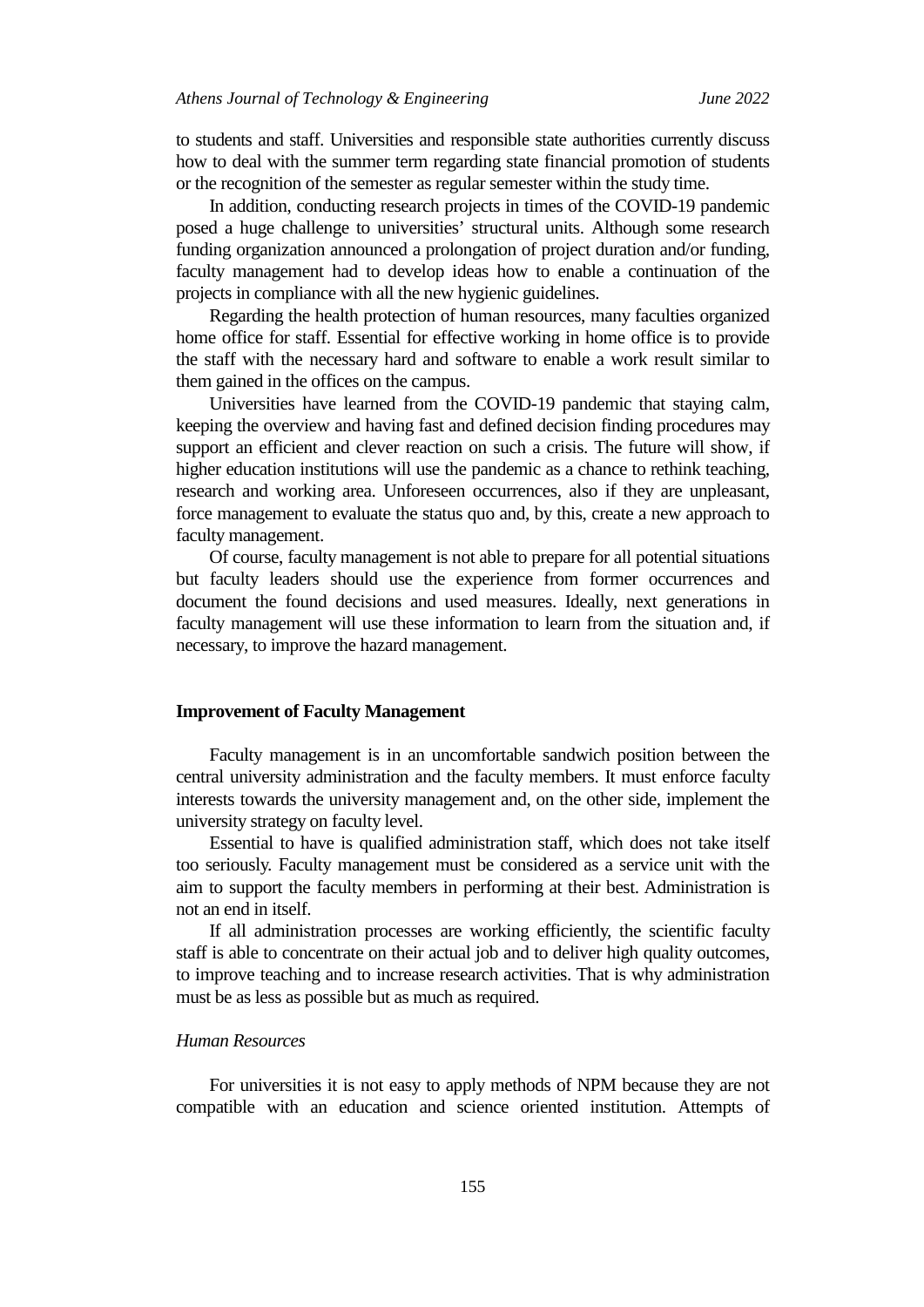managing universities in a way like enterprises cannot be successful due to the different preconditions in tasks, funding, image and especially intentions of the staff (Turner 2015). Normally, staff in enterprises has an interest to achieve optimal results by increasing production or shareholder value. This will secure existing jobs and generate new ones. For scientific staff at universities, success achieved by the home university is only of secondary importance. Primary, they are interested in their own scientific reputation among other researchers and the acceptance among students (Turner 2015). One reason may be that university staff does not participate directly and financially in the success or failure of their institution.

Using the few performance-oriented instruments, which are available at universities, faculty management must be careful with the consequences a competitive situation among faculty staff could have. It may encourage motivation but also often can create feelings like envy and jealousy.

Furthermore, modern management instruments are working only in conjunction with a modern human resources management. Some of the big problems for faculties in human resources management are low salaries for researchers, less flexibility and only average working conditions in comparison to other (foreign) performance oriented university systems or the industry.

Organizing and controlling the work performance at a faculty while, at the same time, giving the staff a feeling of respect and support, represents one of the biggest challenges for faculty management. It is important to prevent mobbing or unethical behavior, to support competition without causing jealousy and distrust and to illustrate a common goal to all faculty members. If faculty staff enjoys working at the institution, they will be more productive which increases the success of the faculty. That is why, providing a common goal to work for is one of the secrets for successfully running a university's structural unit.

## *Less Bureaucracy*

The big ambition of administration should be to appear "invisible" for the scientific faculty or university staff. Moreover, faculty management must be very efficient and should avoid wasting faculty resources.

Additionally, it is expected that management will take serious all concerns of the faculty members and try to assist them as good as possible.

In the last years, staff surveys and other quality management measures increased rapidly. Of course, these feedback tools are necessary to be informed about problems or needs of faculty members but their use is time intensive for both administration and staff. It will be more efficient to use the old school techniques of informal direct feedback to the faculty management.

#### *Support for Teaching and Research*

The best way for supporting teaching by administration is to give lecturers time to prepare high quality courses, to offer consultations to students, to extend their knowledge and to go abroad to broad their horizon – that means, at the end, to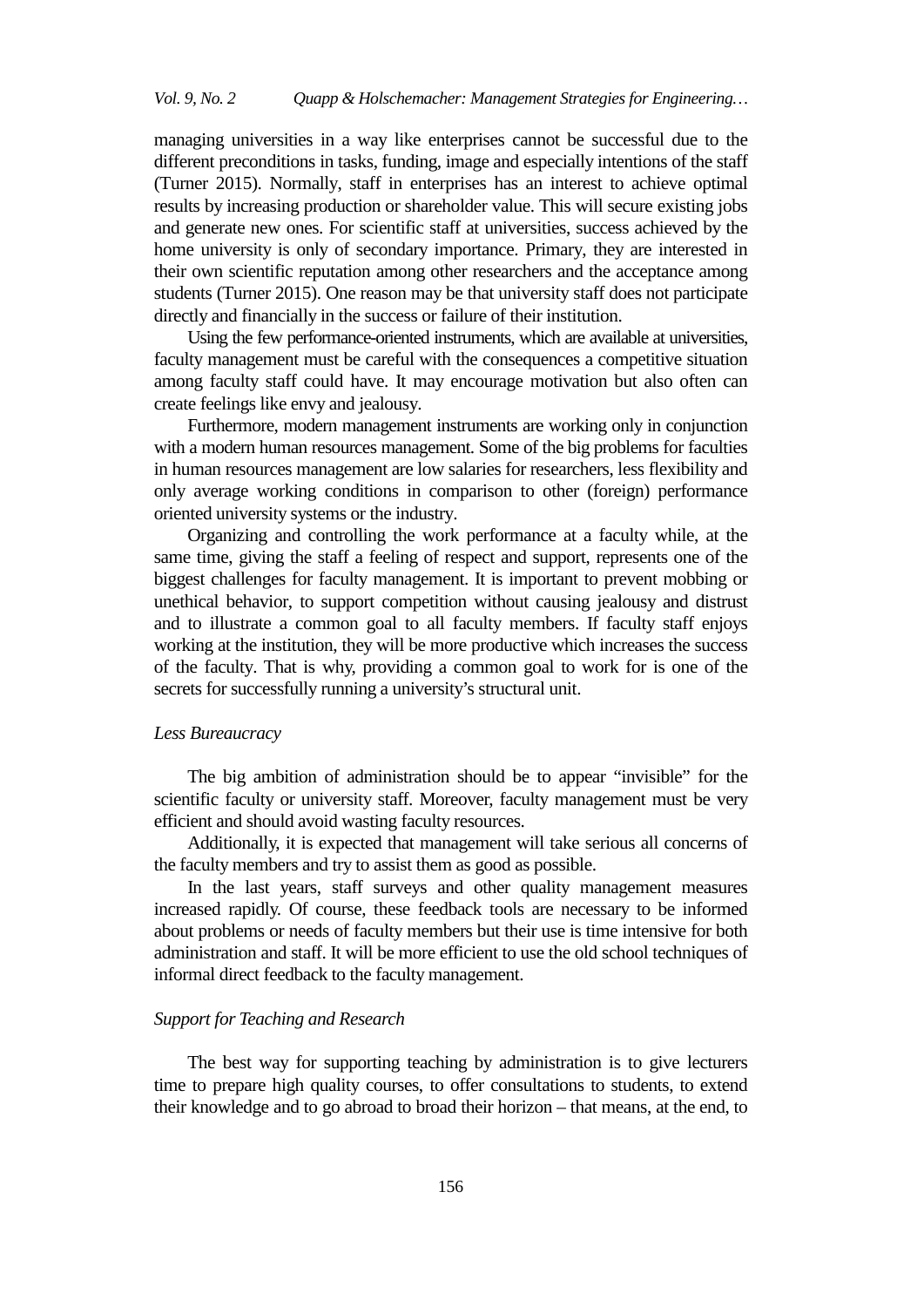prevent them from too much administrative work.

The same applies for the aim to increase research activities at the faculty. The better variety of possibilities in obtaining third party funds from industry for research and development seems to give an advantage to civil and structural engineering faculties in contrast to social sciences and humanities.

By the means of a performance based fund allocation model, faculty management may encourage researchers to increase efforts in application for research funds and to publish their research results. Young researchers could be motivated with a startup funding for development of their own research ideas.

However, rigorous output orientation in teaching and research will have its price. Faculty management must protect its researchers from exaggerated expectations regarding the research outcomes of a faculty. Otherwise, that will have an effect on the research and paper quality. Furthermore, basic research that needs more time will be less attractive. Science is based on a slow, steady, methodical process, and should not be expected to provide fast and easy answers to society's problems. Scientists need time to think, to read and to fail (Slow Science Academy 2010).

#### **Conclusion**

The authors conclude that efficient faculty management can contribute to teaching and research immensely, for example by enabling high quality in teaching and by guaranteeing the efficient and successful conducting of research projects. Quality and motivation of administrative staff is of particular importance.

Exactly as an orchestra, a higher education institution's structural unit consists of many heterogeneous people. Faculty management must act like a conductor and should understand, respect and support the staff's diverse intentions, responsibilities, wishes and needs. That is why, communication is an essential tool in modern faculty management, but time consuming as well. All faculty members are highqualified specialists and play their "instrument" in a very masterly way. Only the conductor can bring them into a perfect harmony and motivate them to show their best performance. Encouraging scientific staff by the administration is an excellent way to bring lecturers and scientist to maximum performance. However, in doing so, faculty managements' challenge lies in balancing the conflict between governing and supporting faculty members.

# **References**

- Bleiklie I (2018) New public management or neoliberalism, higher education. In JC Shin, P Teixeira (eds.), *Encyclopedia of International Higher Education Systems and Institutions.* Dordrecht: Springer Science+Business Media.
- Broucker B, De Wit K (2015) New public management in higher education. In J Huisman, H de Boer, DD Dill, M Souto-Otero (eds.), *The Palgrave International Handbook of Higher Education Policy and Governance*. London: Palgrave Macmillan.